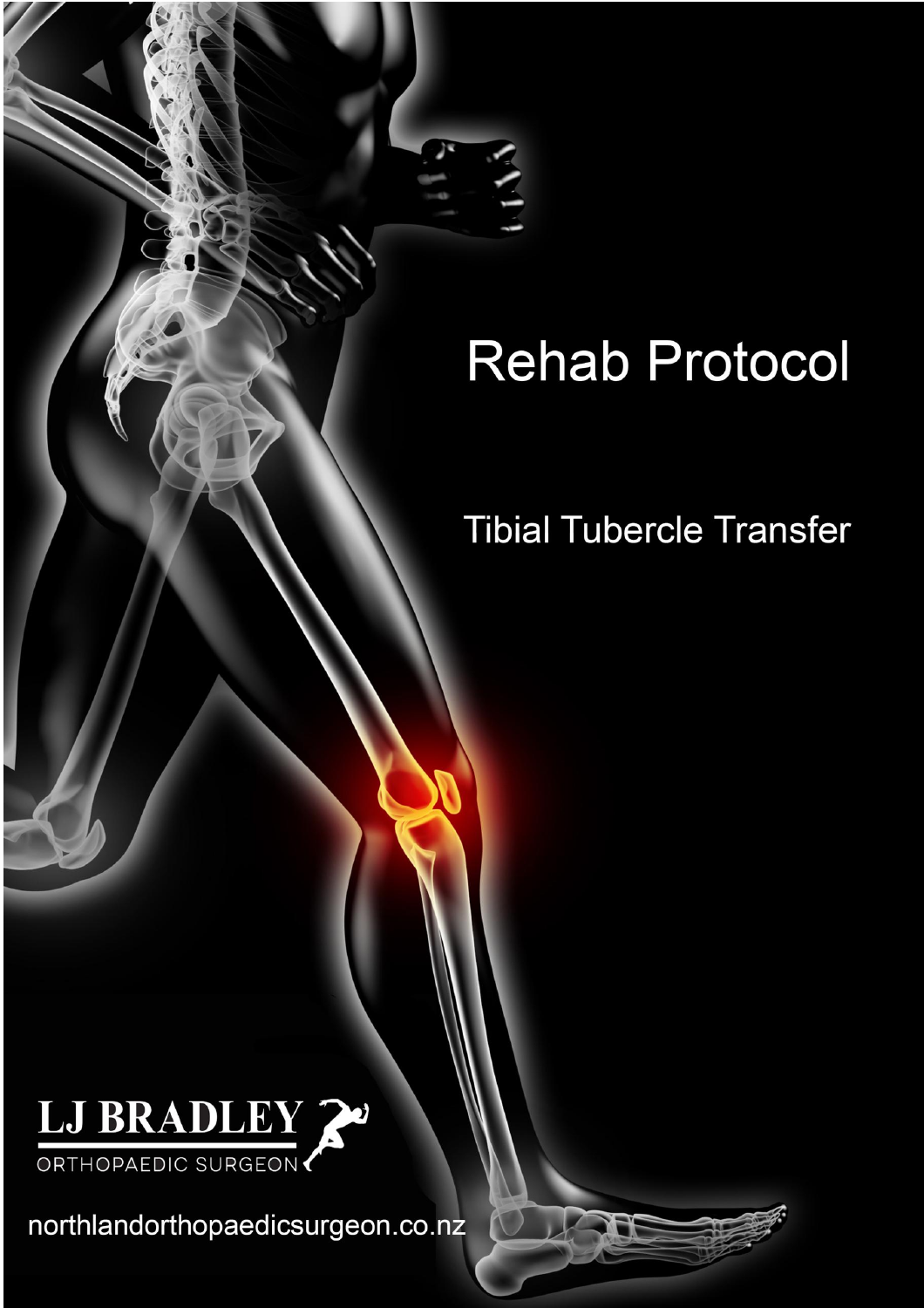

### Tibial Tubercle Transfer

| Post-op recovery       | First 2 weeks                                                                                                                                                                                                                                                                                                     | Date |
|------------------------|-------------------------------------------------------------------------------------------------------------------------------------------------------------------------------------------------------------------------------------------------------------------------------------------------------------------|------|
| Goals                  | Protect the knee and surgical incision<br>$\bullet$<br>Recover from swelling and inflammation<br>$\bullet$<br>Control of post-surgical pain                                                                                                                                                                       |      |
| Precautions            | Non-weight bearing on crutches<br>Brace locked in full extension                                                                                                                                                                                                                                                  |      |
| Recommendations        | At rest the brace can be loosened to allow swelling<br>and discomfort to settle<br>Ice the knee up to 3 times a day $-$ particularly in the<br>$\bullet$<br>first 72 hours<br>Sleep in the brace<br>$\bullet$<br>Range of motion exercises of ankle<br>$\bullet$<br>Range of motion exercises of hip<br>$\bullet$ |      |
| Suggested<br>exercises | Static quads contraction<br>Side leg raise<br>Flexion, extension and abduction of hip - standing<br>$\bullet$<br>supported (non weight-bearing)<br>Supine knee extension - foot elevated/supported<br>Ankle pumps                                                                                                 |      |

| Phase 1        | Week 2 to week 6                                                   |  |  |  |
|----------------|--------------------------------------------------------------------|--|--|--|
| Goals          | Achieve range of motion from 0-90 degrees                          |  |  |  |
| Precautions    | Touch weight bearing with crutches                                 |  |  |  |
|                | No quads strengthening                                             |  |  |  |
| <b>Brace</b>   | Week 3 - week 4 Brace set at 0-90 degrees flexion                  |  |  |  |
|                | Week 5 - week 6 Brace unlocked                                     |  |  |  |
|                | Brace can come off for sleep after week 4                          |  |  |  |
|                | At rest the brace can be loosened to allow swelling                |  |  |  |
|                | and discomfort to settle                                           |  |  |  |
| Recommendation | Gradual increase in range of motion of knee - passive<br>$\bullet$ |  |  |  |
|                | only, no strenthening                                              |  |  |  |
|                | Hip and gluteal muscle strengthening                               |  |  |  |
|                | Ankle range of motion.                                             |  |  |  |
| Suggested      | Static quads contraction                                           |  |  |  |
| exercises      | Ankle pumps                                                        |  |  |  |
|                | Supine bed supported knee bend<br>$\bullet$                        |  |  |  |
|                | Sitting supported knee bend                                        |  |  |  |
|                | Supine knee extension – foot elevated/supported                    |  |  |  |
|                | Sitting knee extension stretch – foot on floor                     |  |  |  |
|                | Side leg raise - knee straight, knee flexed                        |  |  |  |

| Phase 2 | Week 7 to week 12         |
|---------|---------------------------|
| Goals   | Comfortably walk normally |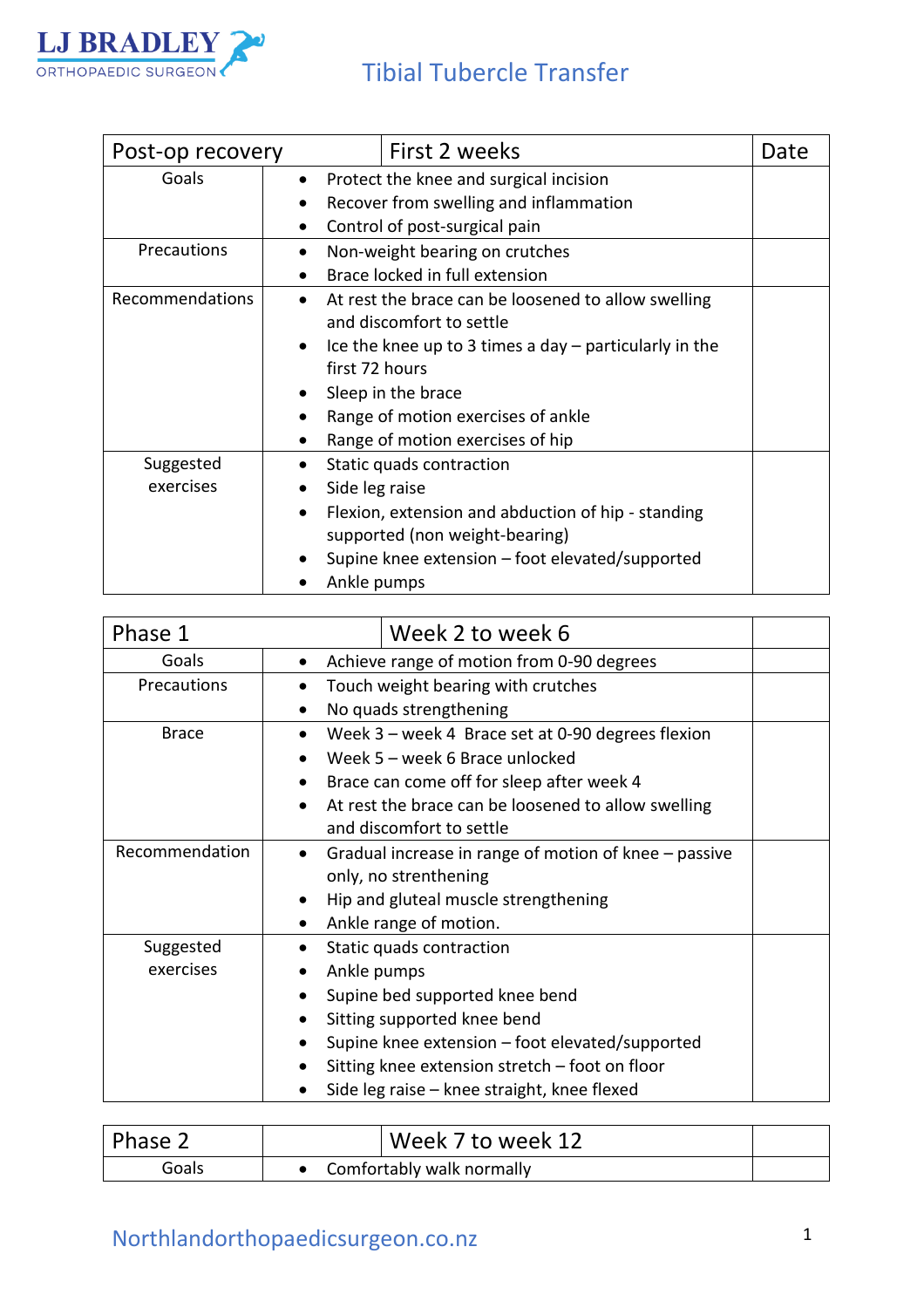

## Tibial Tubercle Transfer

|                        | Gain full range of motion<br>$\bullet$                                                                                                                                                                                                                                                                                                                                                                                                                                                                                                          |  |
|------------------------|-------------------------------------------------------------------------------------------------------------------------------------------------------------------------------------------------------------------------------------------------------------------------------------------------------------------------------------------------------------------------------------------------------------------------------------------------------------------------------------------------------------------------------------------------|--|
| Precautions            | Brace can be removed<br>$\bullet$                                                                                                                                                                                                                                                                                                                                                                                                                                                                                                               |  |
| Recommendations        | Gradually begin taking weight through your leg when<br>$\bullet$<br>you walk. Fully weight bear as able<br>Discard crutches when walking safely<br>$\bullet$<br>Avoid resisted strength training (lifting weights) with<br>$\bullet$<br>your quadriceps. Extending with the weight of your<br>own leg is acceptable<br>Hip and gluteal strengthening<br>$\bullet$<br>Ankle and calf strengthening<br>$\bullet$<br>Passively stretch knee to full extension and full flexion<br>$\bullet$<br>Short walks<br>$\bullet$<br>No running<br>$\bullet$ |  |
| Suggested<br>exercises | Supine straight leg raise<br>$\bullet$<br>Standing knee extension<br>$\bullet$<br>Sitting unsupported knee extension and flexion<br>$\bullet$<br>Single leg stance - knee straight, knee flexed<br>$\bullet$<br>Double calf raises<br>$\bullet$<br>Side leg raise – knee straight, knee flexed<br>$\bullet$<br><b>Gluteal band exercises</b><br>$\bullet$<br>Exercycle – low resistance, short interval                                                                                                                                         |  |

| Phase 3                | $3$ Months $-6$ months                                                                                                                                                                                                                                                                                                                                         |  |  |  |
|------------------------|----------------------------------------------------------------------------------------------------------------------------------------------------------------------------------------------------------------------------------------------------------------------------------------------------------------------------------------------------------------|--|--|--|
| Goals                  | Gain full function and strength<br>$\bullet$                                                                                                                                                                                                                                                                                                                   |  |  |  |
| Precautions            | Avoid collision sports or high risk recreational activity<br>Return to vigorous athletic activity as physiology<br>allows (rapid return to rigorous strength training or<br>endurance and speed training can lead to<br>tendinopathies or injury)                                                                                                              |  |  |  |
| Recommendations        | Concentrated full rehab program that includes<br>$\bullet$<br>strengthening of core, hip flexors, gluteal muscles,<br>external rotators of the hip, quadriceps, hamstrings<br>and calves. Gain in confidence during athletic activity.<br>Neuromuscular control and co-ordination of leg<br>Long walks<br>Return to running in sensible progressive time frame |  |  |  |
| Suggested<br>exercises | Double leg squats (0-90)<br>Single leg squats<br>Single leg hop<br>Step ups - increase height<br>Hop ups<br>Step downs<br>Resisted quads and hamstring weight training<br>Side leg raise - knee straight, knee flexed<br><b>Gluteal band exercises</b>                                                                                                         |  |  |  |